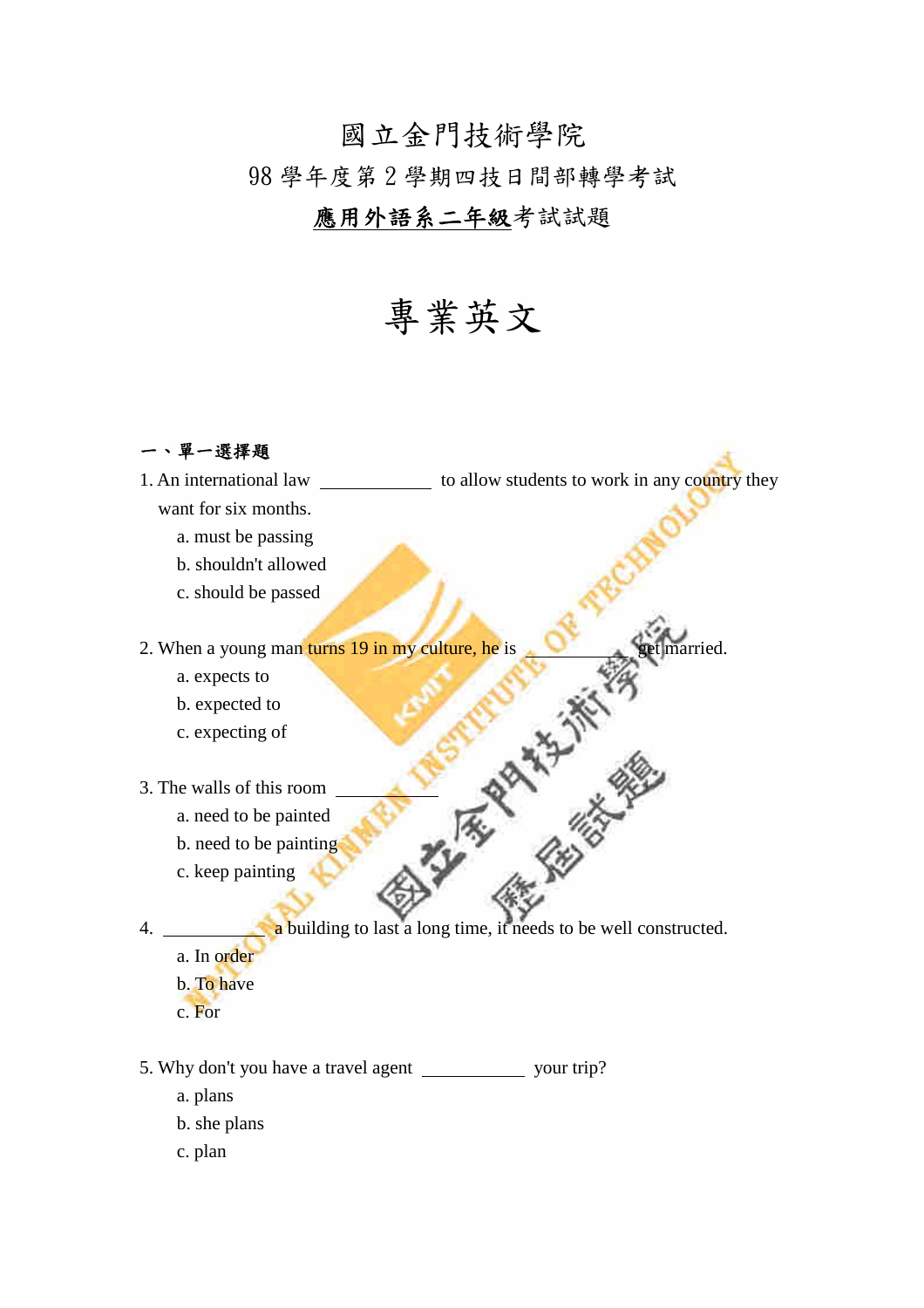- 6. I've replaced the light bulb in that lamp many times, but it \_\_\_\_\_\_\_\_\_\_.
	- a. needs burning out
	- b. keeps burning out
	- c. needs to burn out
- 7. At weddings in my country, it's \_\_\_\_\_\_\_\_ have a big party with dinner and dancing.
	- a. customarily
	- b. this custom
	- c. the custom to

8. Far in the future, do you think everyone will one language?

- a. be spoken
- b. have spoken
- c. be speaking

9. A: Why do you have to go out? I just got here. Let's talk for a while.

- B: I'm sorry, but you have called first. I have a dentist's appointment.
	- a. couldn't
	- b. should
	- c. would

10. Freddy brought a date to your wedding reception.

- a. Is it OK
- b. Would you mind if
- c. I was wondering if you'd mind

11. A good way to make your views known is a letter to your congressman.

- a. you write
- b. to write
- c. be writing

12. I'd rather learn a job skill \_\_\_\_\_\_\_\_\_\_\_\_ learn about art.

- a. to
- b. than
- c. for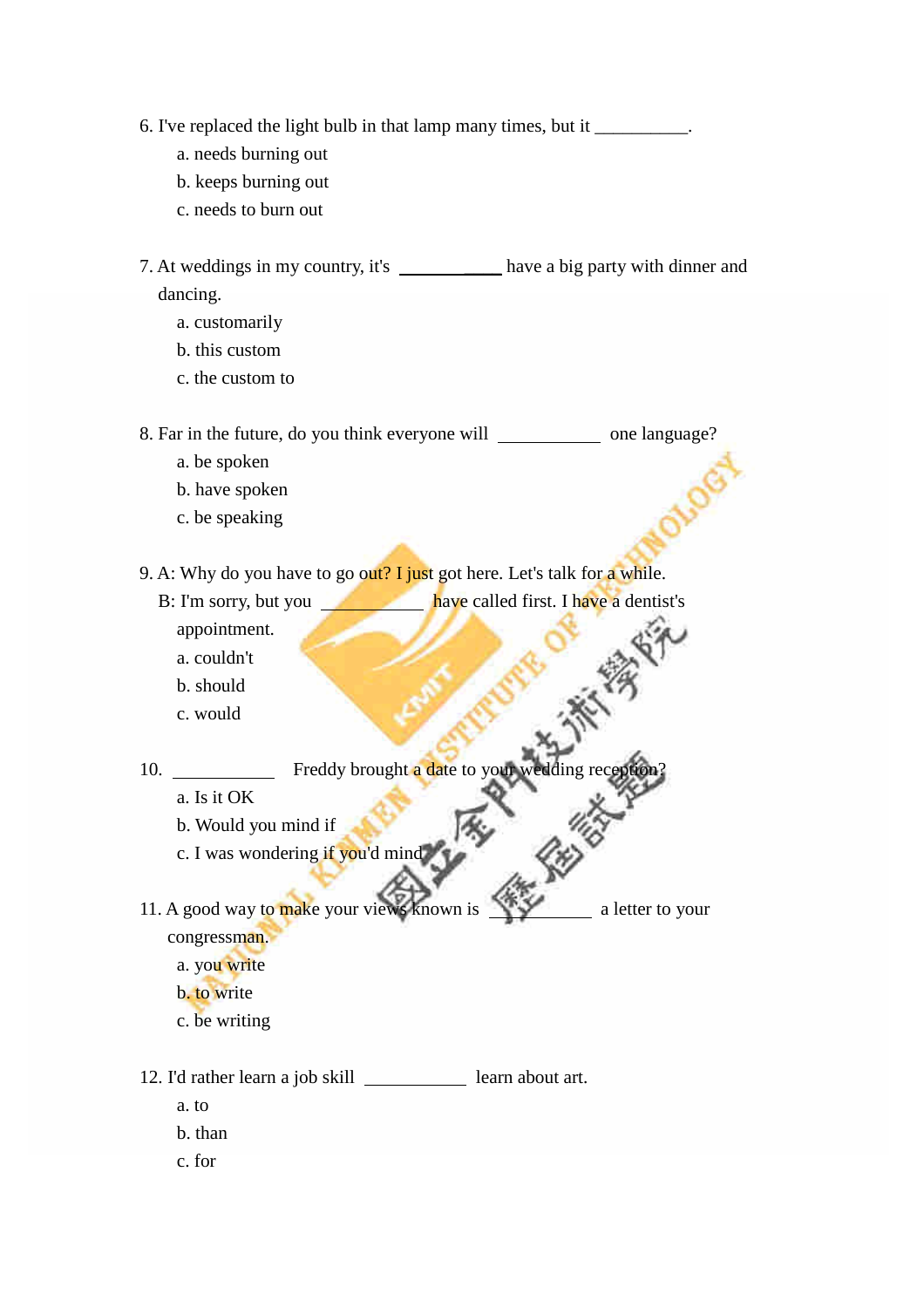13. A: Would you prefer to take a class or get a job?

- B: Honestly, I'd prefer either.
- a. doing not
- b. to not
- c. not to do

14. Someone jumped on top of my car. Now it \_\_\_\_\_\_\_\_\_\_\_\_\_ in it.

- a. has a dent
- b. has dented
- c. dents

15. A: All the colleges that I applied to have rejected me!

B: You have applied to some less competitive schools

**ANTISKA** 

- a. would
- b. wouldn't
- c. should

16. Being a gossip columnist than being a taxi drive

- a. is as interesting
- b. is interesting more
- c. is more interesting
- - a. needs fixing
	- b. keeps fixing
	- c. needs to be fixing

17. I can't believe my computer<br>
a. needs fixing<br>
b. keeps fixing<br>
c. needs to be fixing<br>
18. The Fr 18. The French ruled Vietnam from the 1880s the 1950s.

- a. since
- b. for
- c. to

19. My father owns a cinema.

- a. , who used to be an actor,
- b. who used to be an actor
- c. , that used to be an actor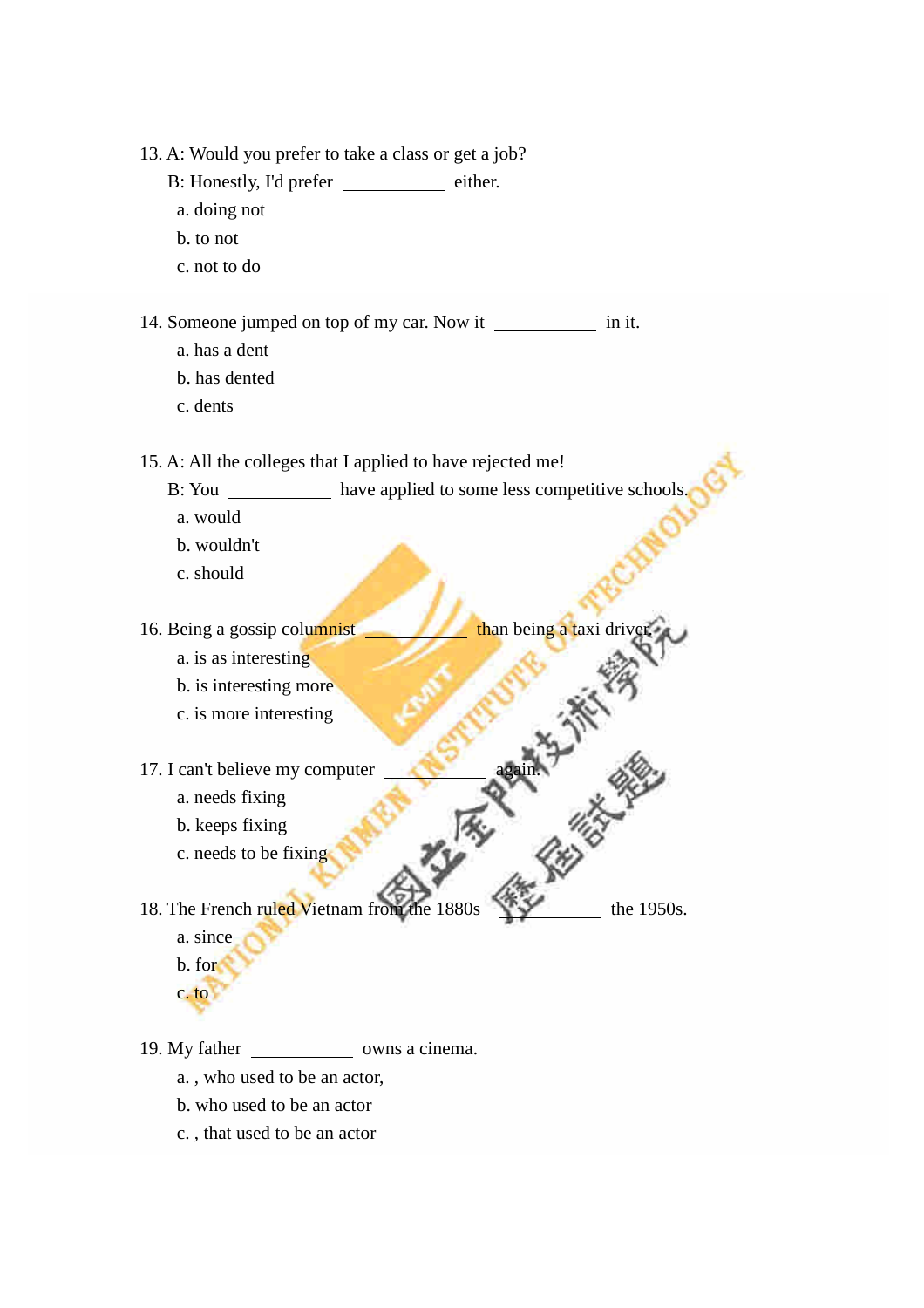20. We had our wedding photos \_\_\_\_\_\_\_\_\_\_\_\_\_ by Keystone Photographers.

- a. took
- b. taken
- c. to take
- 21. her boyfriend buys her a gift.
	- a. Tamara loves it when
	- b. Tamara loves it
	- c. Tamara loves
- 22. I never felt comfortable on dates I was in my 20s. Then, there was no problem.
	- a. after
	- b. the moment
	- c. until

23. I can't turn this homework in now. Someone spilled coffee on

- a. stain
- b. is staining
- c. is stained
- C. is stained<br>24. A movie usher doesn't a movie director.
	- a. as much earn than
	- b. earn as much as
	- c. earning as much as
- 

25. **translating this letter into English for me.** 

- a. Could you
- b. I wonder if
- c. I was wondering if you'd mind
- 26. The car I just bought in it. It's full of water!
	- a. has leaking
	- b. has a leak
	- c. needs leaking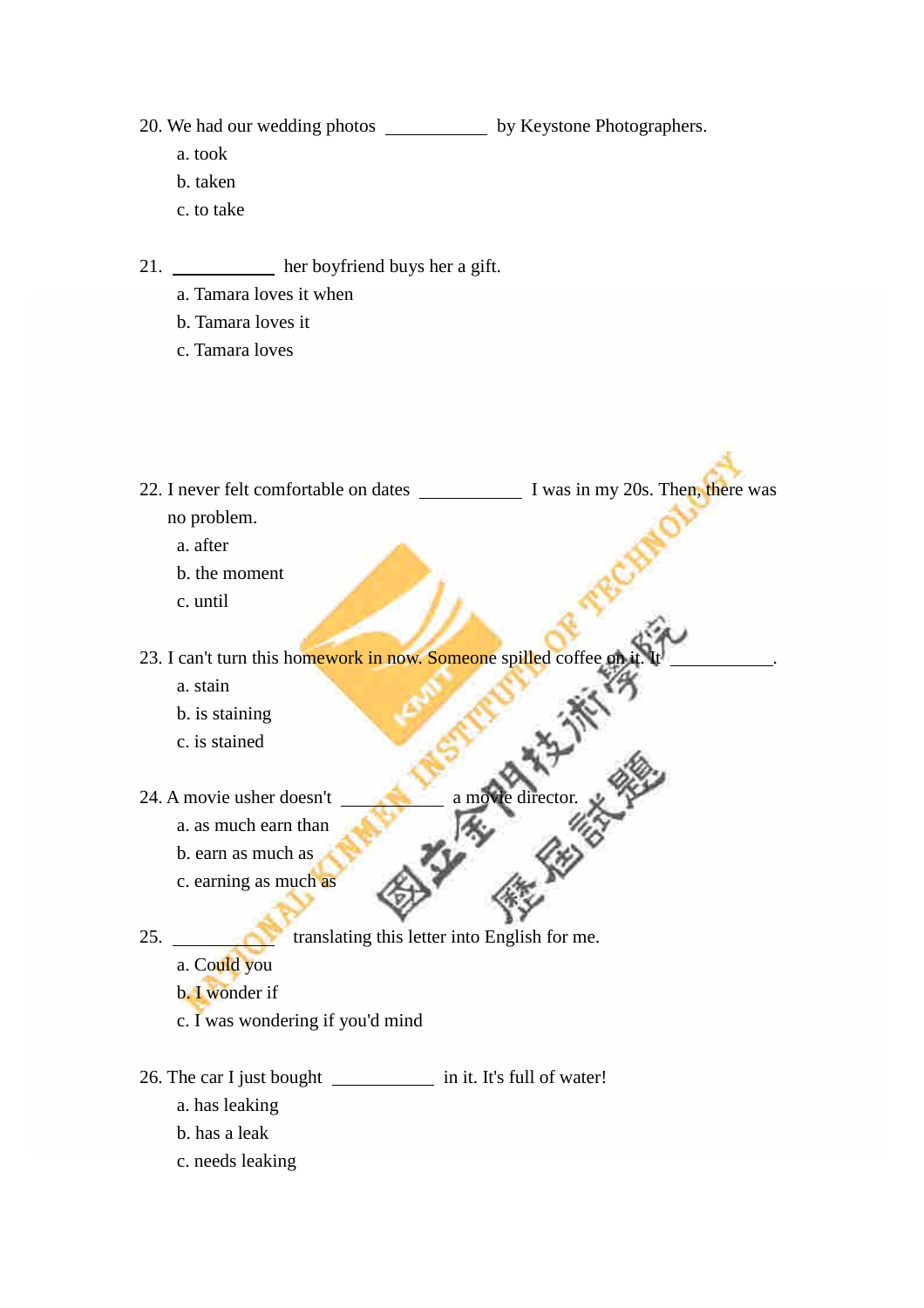- 27. A: Please play your guitar for us!
	- B: I'm sorry, but .
	- a. I'd not prefer
	- b. I'm preferring not to
	- c. I'd prefer not to

28. the Internet is so popular is that it is so useful.

- a. Because of
- b. The reason that
- c. Since

29. As the president was leaving the room, an unidentified man two shots at him.

**THE REAL** 

- a. fires
- b. fired
- c. has fired

30. Some of the world's languages

- a. have been a threat
- b. are being threatened
- c. have been threatening
- 31. Can you ask Erin
	- a. when she's
	- b. that she's
	- c. whether to

32. A: I saw lights in the sky last night. I think it was a UFO.

B: It a UFO. They don't exist.

- a. may have been
- b. must have been
- c. couldn't have been
- 33. The police don't forget to write traffic tickets, 2
	- a. are they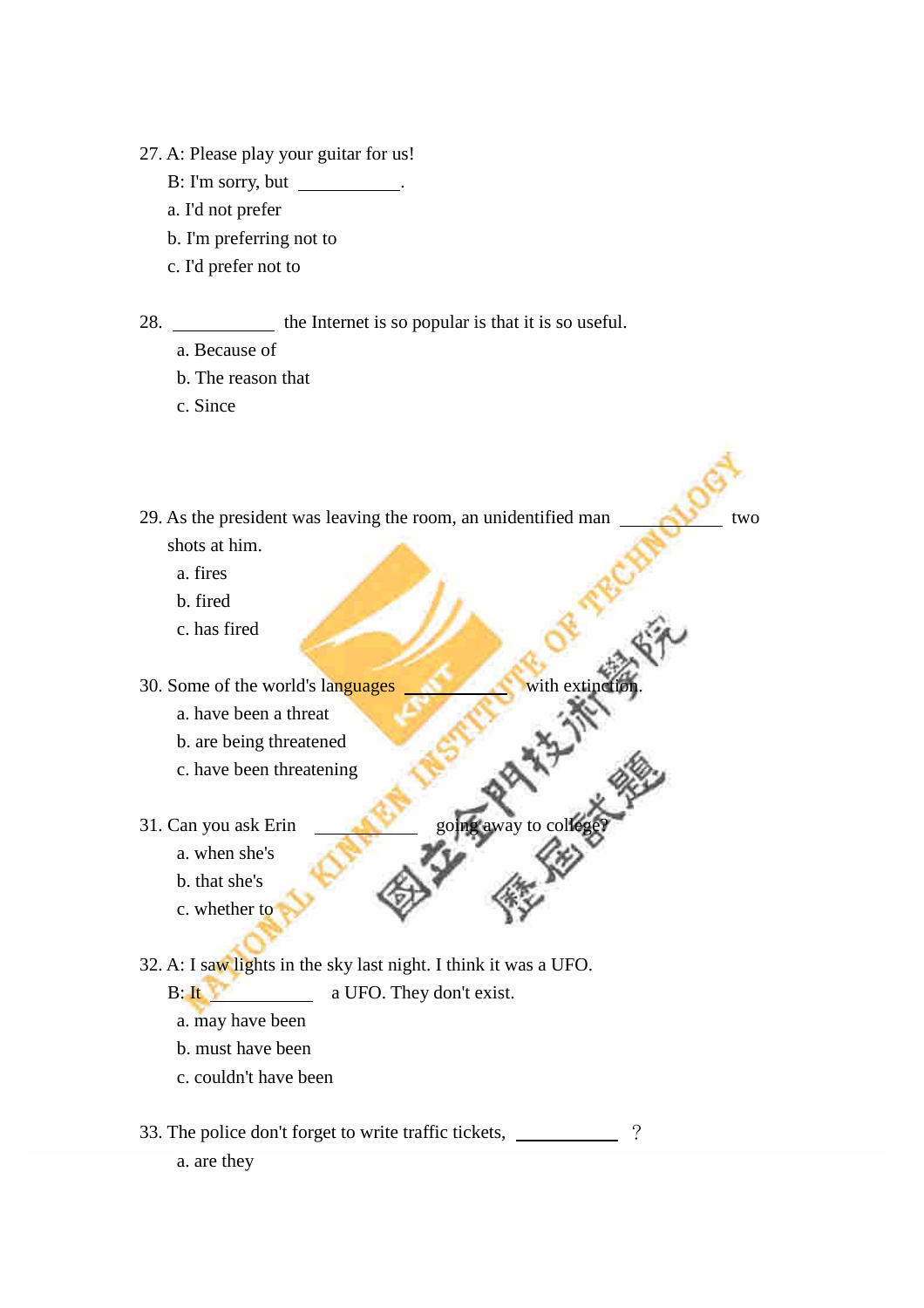- b. aren't they
- c. do they

34. If you \_\_\_\_\_\_\_\_\_\_\_\_ up your tank, you wouldn't have run out of gas.

- a. have filled
- b. had filled
- c. would have filled

35. A: I can't believe it. My cat jumped out the window and ran away!

- B: You \_\_\_\_\_\_\_\_\_\_\_\_\_ have left the window open.
- a. shouldn't
- b. would
- c. should

36. Noise pollution makes living here less enjoyable, ?

- a. isn't it
- b. aren't they
- c. doesn't it

37. One of the difficulties in the city is dealing with angry drivers.

- a. I drive
- b. to drive
- c. of driving
- 38. I had my house
	- a. cleaned
	- b. clean
	- c. cleaning

39. In the morning, we saw that the snow from the day before \_\_\_\_\_\_\_\_\_\_\_\_\_\_\_\_\_\_\_\_

- a. disappeared
- b. had disappeared
- c. were disappeared

40. I wear your new dress?

- a. Would it be OK
- b. Is it OK if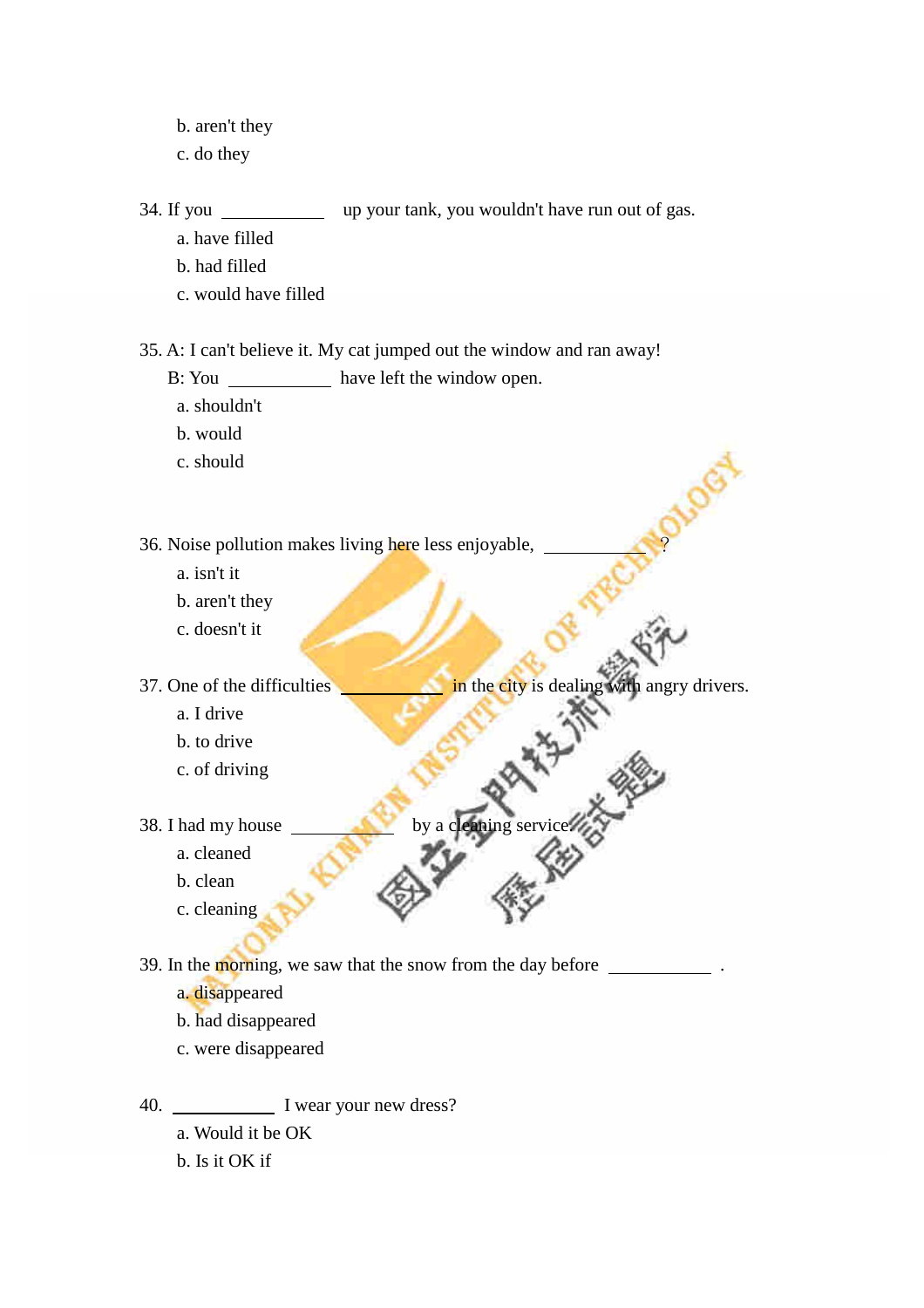c. Would you mind

41. My brother got married me, in 2003.1 was single until 2005.

- a. as soon as
- b. after
- c. before

42. Parents should be responsible for their young children's crimes,  $\frac{1}{2}$ ?

- a. shouldn't they
- b. should they
- c. are they

43. Excuse me. Do you know where I can \_\_\_\_\_\_\_\_\_\_\_\_\_ my car washed?

- a. gotten
- b. get
- c. to have
- 44. For a man and a woman married, the first step is to get a marriage license.
	- a. get
	- b. to get
	- c. in order to

45. They finally delivered my sofa, but it's a little which we can also a damaged b. damage c. keeps damaging

.

- a. damaged
- b. damage
- c. keeps damaging

46. Gossip columnists,  $\sim$  get to go to fabulous parties, must write about celebrity scandals.

a. he b. it

c. who

47. The dodo bird of the island of Mauritius became extinct more than 300 years

- a. since
- b. ago
- c. during